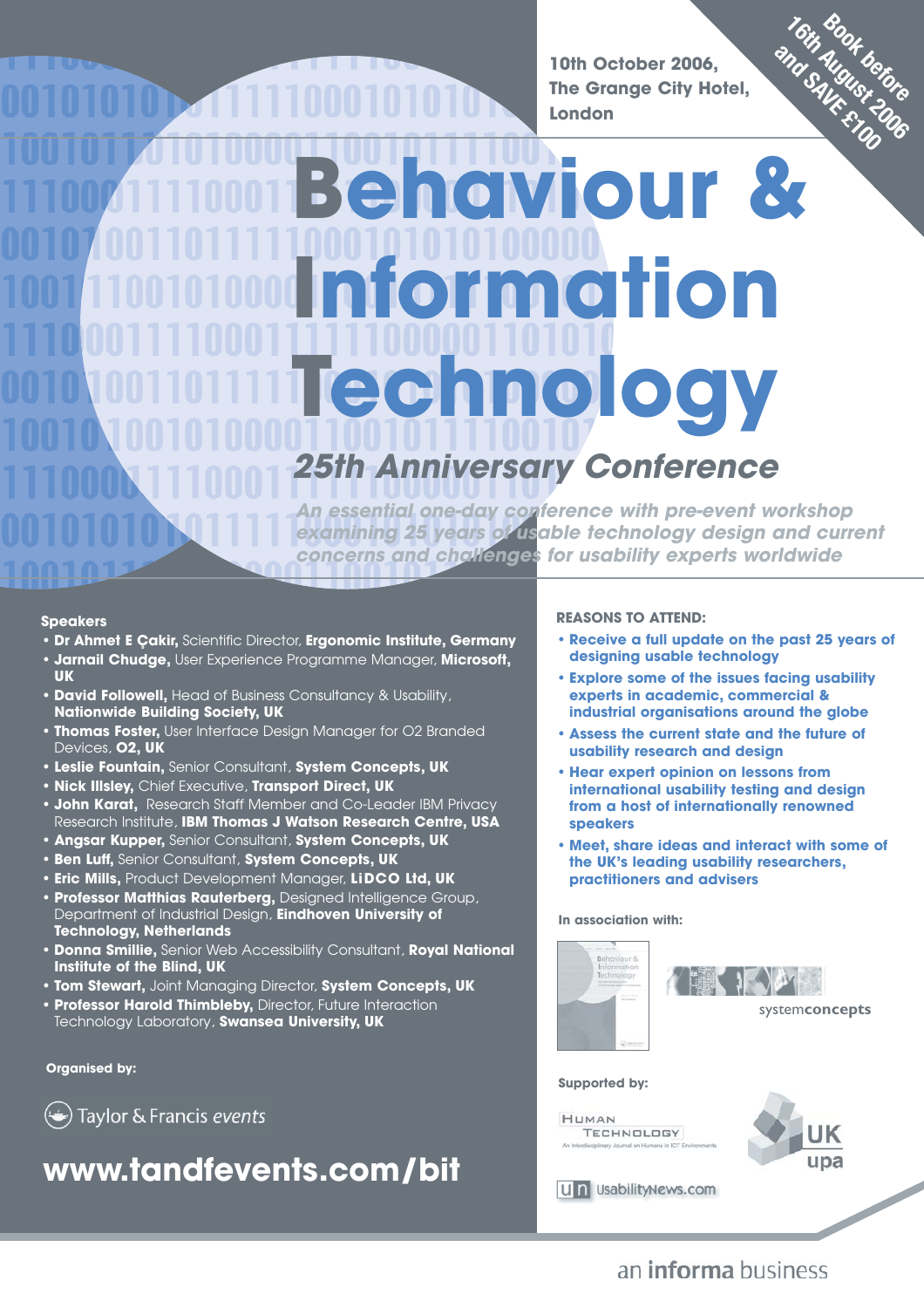**The international scientific journal Behaviour & Information Technology,** in conjunction with Taylor & Francis Events, is delighted to present this 25th anniversary conference which will provide a unique insight into the state of the art of usability design.

This conference will review the progress that has been made over the past 25 years in designing usable technology. It will highlight lessons for designers of today's technology including web sites, games, mobile phones, kiosks, iTV and hand-held devices.

The event features a distinguished panel of speakers drawn from major commercial and industrial organisations worldwide. This is a must attend event for anyone involved in designing usable technology.

### **Who should attend:**

Any professionals, regardless of function, who are interested and/or involved in applying usability research and principles to design technology better:

- Marketing professionals
- Product Managers
- Product and Industrial Designers
- System and Product Development (Project) Managers
- Interface and interaction designers
- User experience and web designers
- Software developers
- IT & e-Commerce specialists
- Practitioners and Researchers in Usability, Ergonomics, Human Factors, HCI, User Experience and Information Architecture

### **SPONSORSHIP & EXHIBITION OPPORTUNITIES**

**There are a limited number of sponsorship and exhibition opportunities available to organisations that wish to raise their profile. The number of exhibition spaces is limited to ensure that those who do choose to exhibit are guaranteed excellent access to the audience and unparalleled exposure for their brand. Space will be allocated on a strictly first-come, first-served basis.**

**For further details please contact Caroline Fuller on +44(0)20 7017 4044 or email caroline.fuller@informa.com** 

### **Behaviour & Information Technology**

For twenty five years, Behaviour & Information Technology (BIT) has been publishing quality, peerreviewed papers on the human aspects of computing. The journal covers many different facets of information technology including personal and mobile computing telecommunications, office systems, industrial automation, and consumer products. It acts as an international focus for reporting research on the human aspects of the design, use and impact of information technology hardware and software.

With the development of the World Wide Web and the proliferation of personal computers and mobile devices, BIT has grown in size and scope since its inception at the beginning of the 1980s, but continues to publish articles at the cutting edge of human-computer interaction. As information systems become more prevalent and increasingly complex, issues such as the functionality and usability of technology, as well as its impact on health and society, are of greater importance. As such, BIT attracts readers and authors from throughout the world in a variety of disciplines, including psychology, cognitive science, computer science, product design, ergonomics, sociology, management, education and training.

### **09.15 Chairman's Introduction**

**Richard Steele,** Editorial Director, **Taylor & Francis Journals, UK**

- **09.30 25 Years Of Usability Lessons Mistakes We Still Make Trying To Make Products Friendly** 
	- technology evolves rapidly but fingers and eyes don't
		- common sense is an unreliable guide to good design
		- usability is more than user friendliness and making it easy
		- context, context, context

**Tom Stewart, Executive Editor, Behaviour, Information & Technology and Joint** Managing Director**, System Concepts, UK**

### **09.55 Making The Business Case For Usability**

- usability's fit with the organisation's culture
- elements of the Customer Experience
- understanding the business benefits
- **David Followell,** Head of Business Consultancy & Usability, **Nationwide, UK**

### **10.20 Usability Standards - From Mice To Menus**

- from ergonomics to usability
- the performance approach: born in Manchester; going strong in Geneva
- framework of ISO 9241-Standards • outlook

**Ahmet Cakir,** General Editor, **Behaviour, Information & Technology** and Scientific Director, **Ergonomic Institute, Germany**

#### **10.45 Q&A Session**

#### **11.00 Refreshment Break**

#### **11.25 Incorporating Emerging UI Norms And Standards Into The Design Of Complex Applications**

- the advancement of technology has created new possibilities for designers and developers to create more immersive and dynamic interfaces…how can we ensure that they continue to remain usable? What are the challenges faced when moving from the old paradigms to the new?
- Jarnail will present how staff at Microsoft have tried to incorporate the new behaviours, presentation and interaction paradigms coming out of Windows Vista and the Office System 2007 into a complex healthcare focused forwardlooking application
- this presentation will cover the processes and techniques used; the driving principles; and lessons learnt

**Jarnail Chudge,** User Experience Programme Manager, **Microsoft, UK**

### **11.45 From Personal To Cultural Computing**

- historical development of HCI
- conscious and unconscious communication
- relationship between culture and technology
- entertainment as a carrier of cultural knowledge

**Professor Matthias Rauterberg,** European Editor, **Behaviour, Information & Technology** and Designed Intelligence Group, Department of Industrial Design, **Eindhoven University of Technology, Netherlands**

### **12.05 Life Saving Usability**

In safety critical systems, such as avionics and health, usability and safety should go hand-in-hand, but as many accidents that seem obvious in hindsight testify, 25 years of usability methods do not yet seem up to the job. Are our methods inadequate, or are they fine but just not getting through to practising designers, procurers, managers? Or are expectations (particularly the government's and the public's expectations) the problem?

- safety critical design requires deep analytic thinking, which is in short supply in the right places
- usability is traditionally concerned with empirically-based approximation rather than engineering
- usability problems that do not lead to untoward outcomes are underreported
- when serious usability problems are discovered, the status quo may still be preferable
- it is often expedient to blame the user rather than the system design
- iterative design, user engagement, and other standard principles are important, but are often politically unacceptable

**Professor Harold Thimbleby, Director, Future Interaction Technology** Laboratory, **Swansea University, UK**

### **12.25 CASE STUDY:**

### **The LiDCOplus Hemodynamic Monitoring System: Applying Standard Usability Techniques To Non-Standard Products**

- understanding the hospital environments (ICU, Theatre)
- the user matrix (technicians, nurses, doctors vs. experience with technology and monitoring)
- test methods (on-site vs off-site)
- results of our December 2005 user test
- **Eric Mills,** Product Development Manager, **LiDCO, UK** and

**Leslie Fountain,** Senior Consultant, **System Concepts, UK**

# **www.tandfevents.com/bit**

# **PROGRAMME: 10**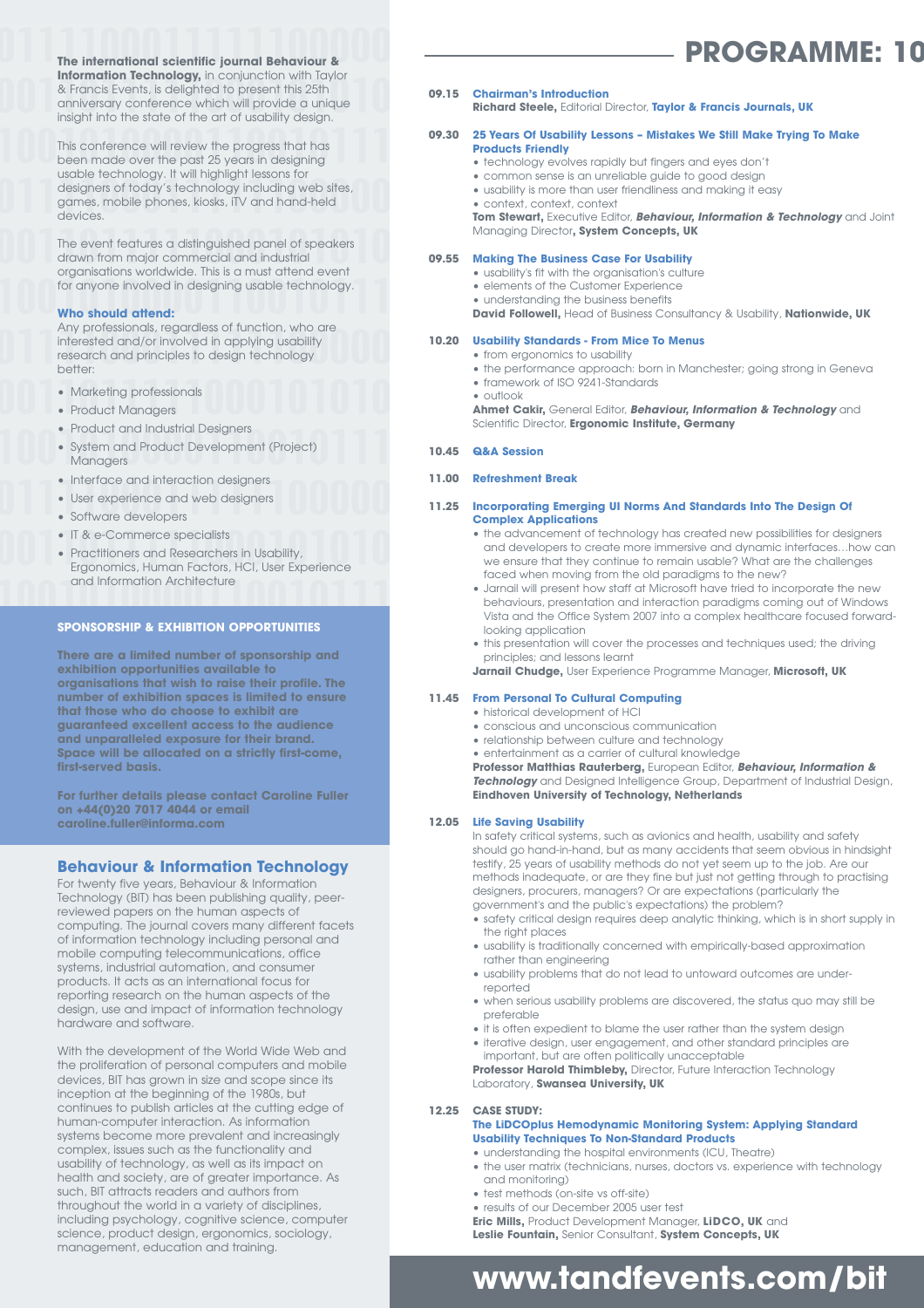# **0TH OCTOBER 2006**

### **12.45 Networking lunch**

- **13.30 Inclusive Design: The Challenge Of Designing For People With Disabilities**
	- why it's important to include the needs of people with disabilities in design decisions
		- the challenge of graphical interfaces
		- flexibility and choice in user
		- interface and modes of interaction
		- new technologies
		- a mixed blessing
		- inclusive design = good design

**Donna Smillie,** Senior Web Accessibility Consultant, **Royal National Institute of the Blind, UK** 

### **13.55 CASE STUDY:**

### **Integrated Transport Information – A Unique Web Portal**

- "it's all about putting the user first"
- understanding travel planning behaviour and decision making
- using multiple channels to present complex travel information
- making good usability and accessibility key targets for a major public portal **Nick Illsley,** Chief Executive, **Transport Direct, UK** and **Ben Luff,** Senior Consultant, **System Concepts, UK**
- 

### **14.20 Sophisticated Simplicity**

- people's capacity for interaction with digital devices is largely unchanged
- those responsible for 'design' must step up their understanding and advocacy for the user as we face the mixed blessing of convergence in both terms of IP enabled services and hardware features
- times of change inevitably offer the opportunity to set new user expectations
- in light of the above are we are letting go of the basic design principles that can make our products brilliant?

**Thomas Foster,** User Interface Design Manager for O2 Branded Devices, **O2, UK**

### **14.50 Round Table Discussion Session**

Within this interactive session, each roundtable is hosted by a moderator who sets the agenda and chairs the discussion. This is a great opportunity to discuss and debate important issues with the moderator and your peers.

Discussions last for 30 minutes giving delegates the opportunity to participate in three roundtables.

### **Topics include:**

- why customers need accessible and usable systems
- usability design in large software systems
- making the business case for usability
- usability design and marketing an uncomfortable relationship?
- mobile phones and handheld devices designing for use
- games people play are challenging games usable?

### **16.10 Refreshment Break**

### **16.30 Think Global, Act Local – Lessons From International Usability Testing And Design**

- the business benefits of localisation and globalisation and how to evaluate these from a customers' perspective.
	- the usability issues associated with both approaches.
	- the typical risks associated with doing neither
	- practical tips on international usability testing.

**Ansgar Kupper,** Senior Consultant, **System Concepts, UK**

#### **16.55 The Usability Research Agenda - What Next?**

- some movements in the technology world that have influenced Usability Research between 1980 and 2006:
	- focus shifted from interface to interaction
	- technology moved from slowly changing in to rapid changes
	- user population shifts from a few users to everyone
- task focus shifts from office work productivity to total user experience for broad range of use
- all of these continue to change how we think about usability research. In general, we still need to know how to efficiently use data from users to inform design.
- The uncertain role of Theory (of users, or design, of evaluation) in the usability process. Do we wait for adequate theory (how long will it take?), or do we proceed without theory (if so how?)

**John Karat,** Editor, **Behaviour, Information & Technology** and Research Staff Member and Co-Leader IBM Privacy Research Institute, **IBM Thomas J Watson Research Centre, USA**

#### **17.20 Chairman's Closing Remarks**

**17.30 Close Of Conference**

# **+44 (0)20 7017 5520**

### **PRE-CONFERENCE WORKSHOP 9th October 2006, The Grange City Hotel, London**

### **User centred design training with System Concepts**

Course leader: **Allison Tynan,** Senior Consultant, **System Concepts**

**System Concepts** is one of the UK's leading training providers in usability. Our courses are tailored to clients' needs, practical and solution focused and delivered by highly qualified, experienced and enthusiastic trainers.

Our UCD courses provide delegates with practical skills and tools to help them apply a humancentred design approach based on the British and International Standard BS EN ISO 13407.

### **Getting the business benefits**

Products and systems designed with the needs of all users clearly identified, defined, understood, communicated and tested as an integral part of the project have a much greater chance of meeting their overall objective, whether this is measured in terms of sales, customer satisfaction levels, productivity or sales conversion rates. In addition, projects are more likely to be completed to time and budget, without expensive last minute revisions.

This one day intensive course provides you with tips, tools and techniques to help you understand who your customers are and what they want from the end-product you deliver.

### **Who should attend?**

This course is designed for anyone who is involved in specifying how a system or product will look and function. This includes managers, engineers, designers, developers and analysts from IT, commercial or marketing functions.

### **What skills and information will they learn?**

After successfully completing this course, participants will:

- appreciate how understanding your customers will make it easier to do your work
- be able to apply techniques for building pictures of your customers, the environments in which they work, and what they want to do with your product
- incorporate usability principles into your development process for any system or product, even those with very tight deadlines.
- apply international standards in user centred design (ISO 13407)
- track projects to ensure they remain user and business focused

### **Course content**

This course provides theory, case studies and examples as well as hands-on activities for participants to practice their new skills. A comprehensive course manual is provided.

#### **The content of the course includes:**

- applying the User Centred Design approach to your business
- business benefits of a User Centred Design
- guidelines and Standards
- knowing your target users and capturing their requirements
- translating requirements to conceptual design and release criteria
- prototyping techniques
- 
- measuring and testing usability